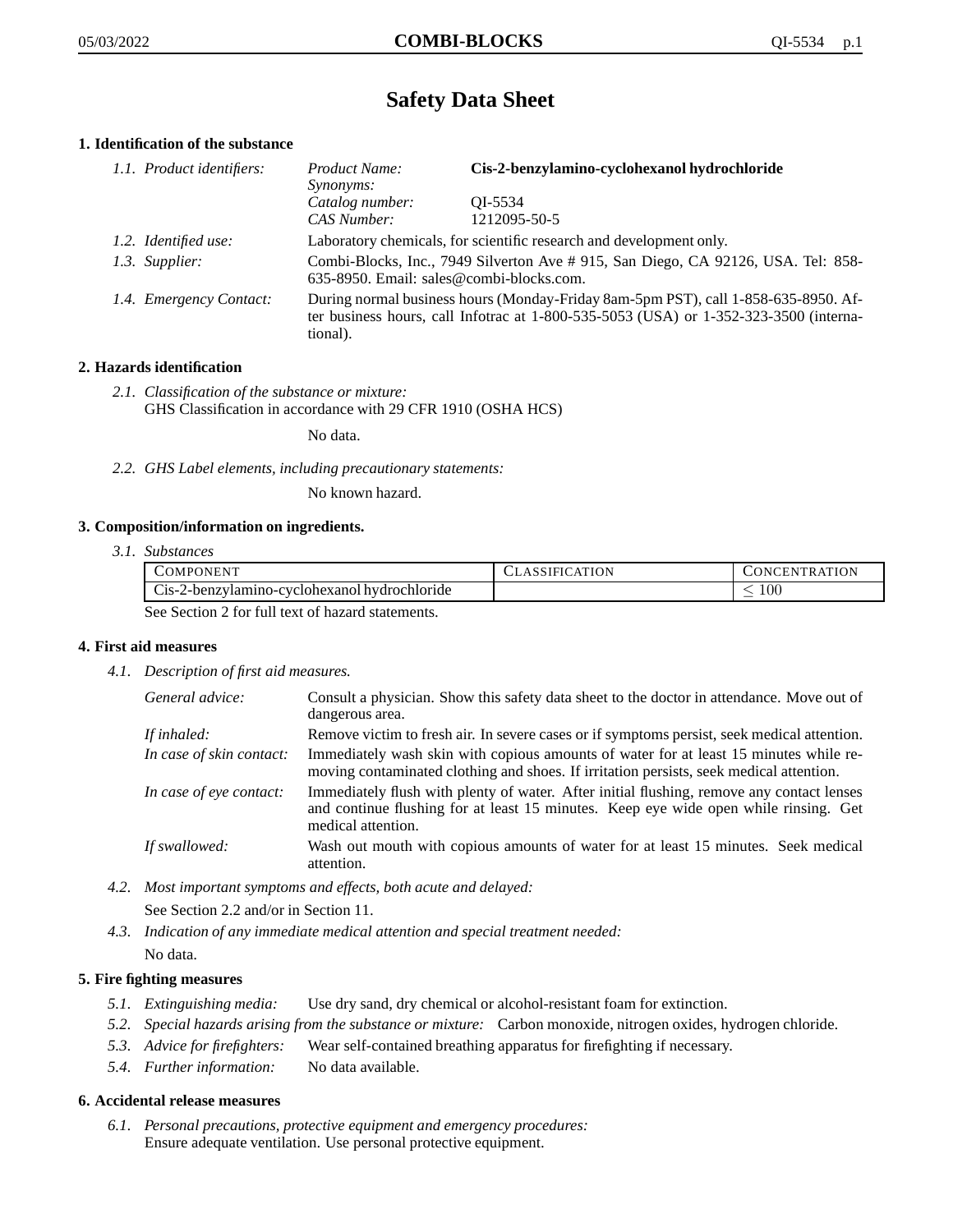- *6.2. Environmental precautions:* Should not be released into the environment. See Section 12 for additional ecological information.
- *6.3. Methods and materials for containment and cleaning up:* Sweep up or vacuum up spillage and collect in suitable container for disposal.
- *6.4. Reference to other sections:* Refer to protective measures listed in Sections 8 and 13.

## **7. Handling and storage**

- *7.1. Precautions for safe handling:* Avoid contact with skin and eyes. Avoid inhalation of vapour or mist. Keep away from sources of ignition - No smoking. Take measures to prevent the build up of electrostatic charge. For precautions see section 2.2.
- *7.2. Conditions for safe storage, including any incompatibilities:* Keep container tightly closed in a dry and well-ventilated place. Containers which are opened must be carefully resealed and kept upright to prevent leakage.
- *7.3. Specific end use(s):* Laboratory chemicals, for scientific research and development only.

### **8. Exposure Controls / Personal protection**

- *8.1. Control parameters:*
- *Components with workplace control parameters:* Contains no substances with occupational exposure limit values. *8.2. Exposure controls:*

*Appropriate engineering controls:* Ensure that eyewash stations and safety showers are close to the workstation location. Ensure adequate ventilation, especially in confined areas.

*Personal protective equipment:*

| Eye/face protection:    | Wear appropriate protective eyeglasses or chemical safety goggles as described by OSHA's<br>eye and face protection regulations in 29 CFR 1910.133 or European Standard EN166.                                                                                                                                         |
|-------------------------|------------------------------------------------------------------------------------------------------------------------------------------------------------------------------------------------------------------------------------------------------------------------------------------------------------------------|
| Skin protection:        | Handle with gloves. Gloves must be inspected prior to use. Use proper glove removal<br>technique (without touching glove's outer surface) to avoid skin contact with this product.<br>Dispose of contaminated gloves after use in accordance with applicable laws and good<br>laboratory practices. Wash and dry hands |
| <b>Body Protection:</b> | Complete suit protecting against chemicals, Flame retardant antistatic protective clothing.,<br>The type of protective equipment must be selected according to the concentration and<br>amount of the dangerous substance at the specific workplace.                                                                   |
| Respiratory protection: |                                                                                                                                                                                                                                                                                                                        |

Control of environmental exposure: Prevent further leakage or spillage if safe to do so. Do not let product enter drains.

### **9. Physical and chemical properties**

*9.1. Information on basic physical and chemical properties*

| (a)                        | Appearance:                                   | No data  |
|----------------------------|-----------------------------------------------|----------|
| (b)                        | Odour:                                        | No data  |
| (c)                        | Odour Threshold:                              | No data  |
| (d)                        | pH:                                           | No data  |
| (e)                        | Melting point/freezing point:                 | No date. |
| (f)                        | Initial boiling point and boiling range:      | No data  |
| (g)                        | Flash point:                                  | No data  |
| (h)                        | Evaporatoin rate:                             | No data  |
| (i)                        | Flammability (solid, gas):                    | No data  |
| (j)                        | Upper/lower flammability or explosive limits: | No data  |
| (k)                        | Vapour pressure:                              | No data  |
| $\left( \mathrm{l}\right)$ | Vapour density:                               | No data  |
| (m)                        | Relative density:                             | No data  |
| (n)                        | Water solubility:                             | No data  |
| $\circ$                    | Partition coefficient: n-octanol/water:       | No data  |
| (p)                        | Auto-ignition:                                | No data  |
| (q)                        | Decomposition temperature:                    | No data  |
| (r)                        | Viscosity:                                    | No data  |
| (s)                        | Explosive properties:                         | No data  |
| (t)                        | Oxidizing properties:                         | No data  |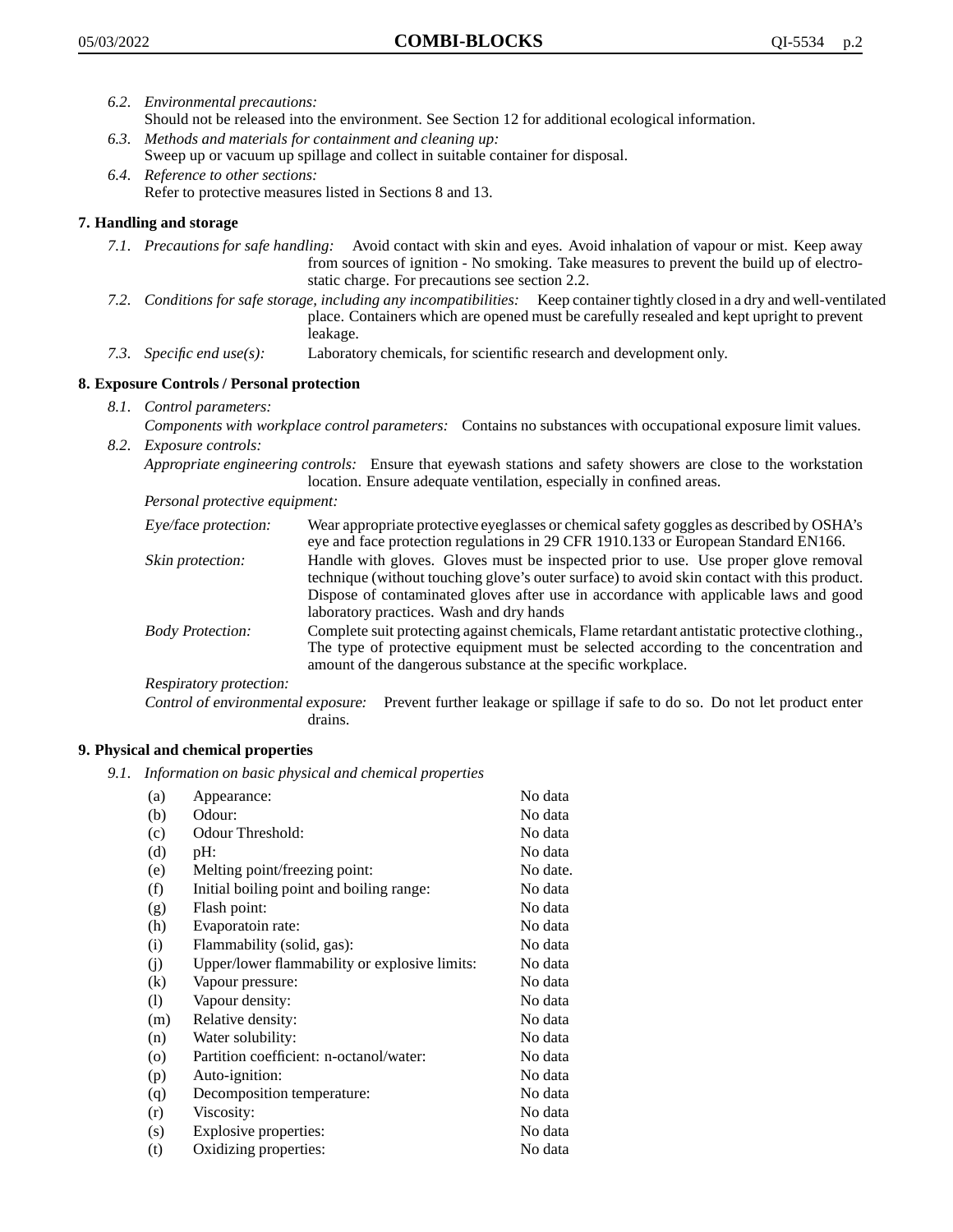*9.2. Other safety information:*

| Formula          | $C_{13}H_{19}NO$ .ClH |
|------------------|-----------------------|
| Molecular weight | 241.8                 |
| CAS Number       | 1212095-50-5          |

### **10. Stability and reactivity**

- *10.1. Reactivity* No data
- *10.2. Chemical stability* Stable under recommended storage conditions.
- *10.3. Possibility of hazardous reactions* No data
- *10.4. Conditions to avoid*
- *10.5. Incompatible material* No data.
- *10.6. Hazardous decomposition products:*

Hazardous decomposition products formed under fire conditions: Carbon monoxide, nitrogen oxides, hydrogen chlo-

|                               | ride.          |
|-------------------------------|----------------|
| Other decomposition products: | No data        |
| In the event of fire:         | See Section 5. |

### **11. Toxicological information**

*11.1 Information on toxicological effects*

| Acute toxicity:                                            | $\bullet$                                                                                                                                       |
|------------------------------------------------------------|-------------------------------------------------------------------------------------------------------------------------------------------------|
| Skin irritation/corrosion:                                 | No data available.                                                                                                                              |
| Eye damage/irritation:                                     | No data available.                                                                                                                              |
| Respiratory or skin sensitization:                         | No data available.                                                                                                                              |
| Germ cell mutagenicity:                                    | No data available.                                                                                                                              |
| Carcinogenicity:                                           | No data available.                                                                                                                              |
| Reproductive toxicity:                                     | No data available.                                                                                                                              |
| Specific target organ system toxicity - single exposure:   | No data available.                                                                                                                              |
| Specific target organ system toxicity - repeated exposure: | No data available.                                                                                                                              |
| Aspiration hazard:                                         | No data available.                                                                                                                              |
| Additional information:                                    | To the best of our knowledge, the chemical, physical and toxicological proper-<br>ties of this substance have not been thoroughly investigated. |

### **12. Ecological information**

| 12.1. Toxicity                                              | No data available. |
|-------------------------------------------------------------|--------------------|
| 12.2. Persistence and degradability                         | No data available. |
| 12.3. Bioaccumulative potential                             | No data available  |
| 12.4. Mobility in soil                                      | No data available  |
| 12.5. Results of PBT and vPvB assessment No data available. |                    |
| 12.6. Other adverse effects                                 | No data available. |

#### **13. Disposal Considerations**

*13.1. Waste treatment methods*

Product Arrange disposal as special waste, by licensed disposal company, in consultation with local waste disposal authority, in accordance with national and regional regulations. Contaminated packaging Dispose of as unused product.

#### **14. Transportation information**

*DOT (US), IMDG and IATA:*

No known hazard for air and ground transportation.

#### **15. Regulatory information**

No chemicals in this material are subject to the reporting requirements of SARA Title III, Section 302, or have known CAS numbers that exceed the threshold reporting levels established by SARA Title III, Section 313.